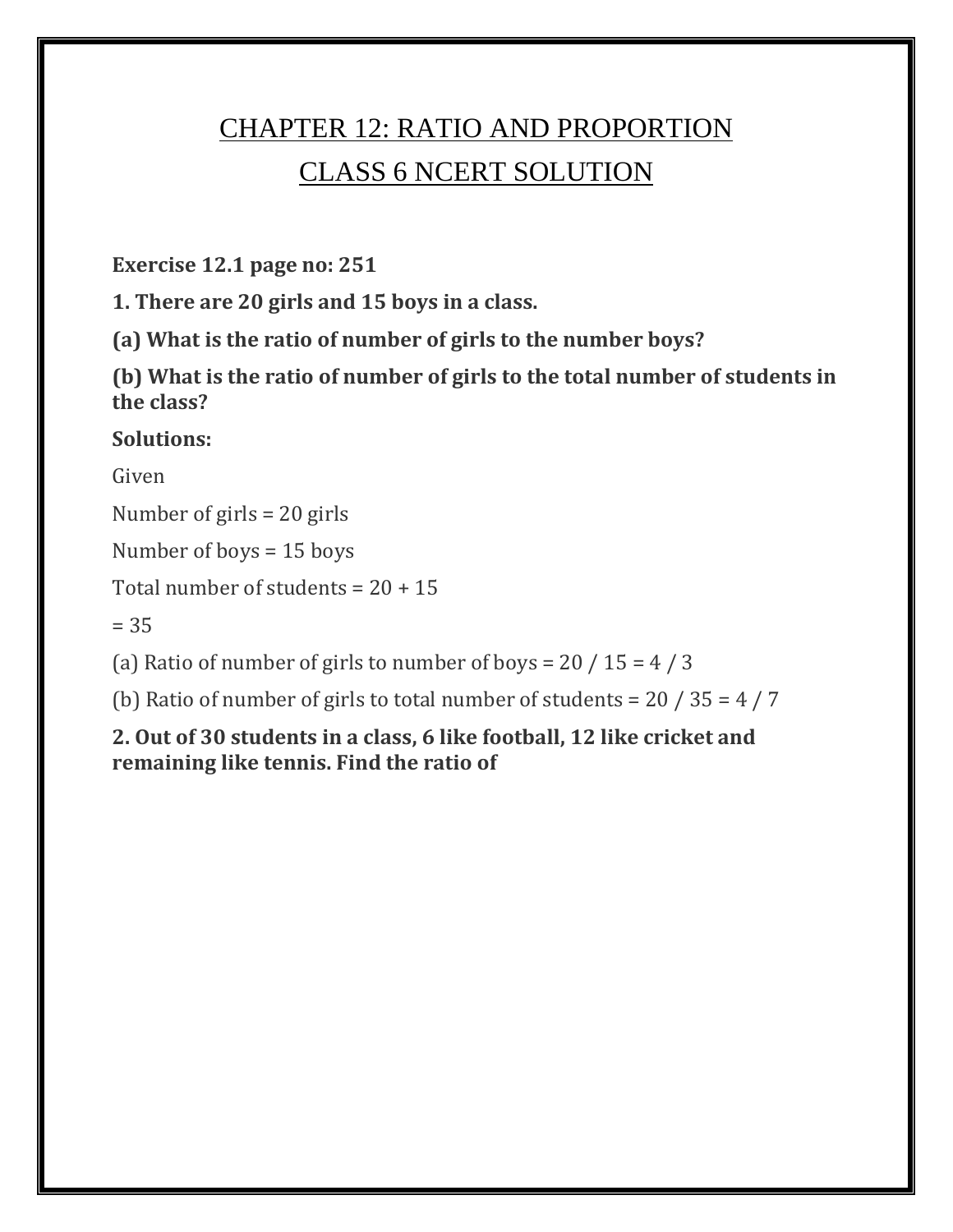

**(a) Number of students liking football to number of students liking tennis.**

**(b) Number of students liking cricket to total number of students.**

#### **Solutions:**

Given

Number of students who like football  $= 6$ 

Number of students who like cricket = 12

Number of students who like tennis = 30 – 6 – 12

 $= 12$ 

(a) Ratio of number of students liking football to the number of students liking tennis

 $= 6 / 12 = 1 / 2$ 

(b) Ratio of number of students liking cricket to total number of

 $= 12 / 30$ 

 $= 2 / 5$ 

## **3. See the figure and find the ratio of**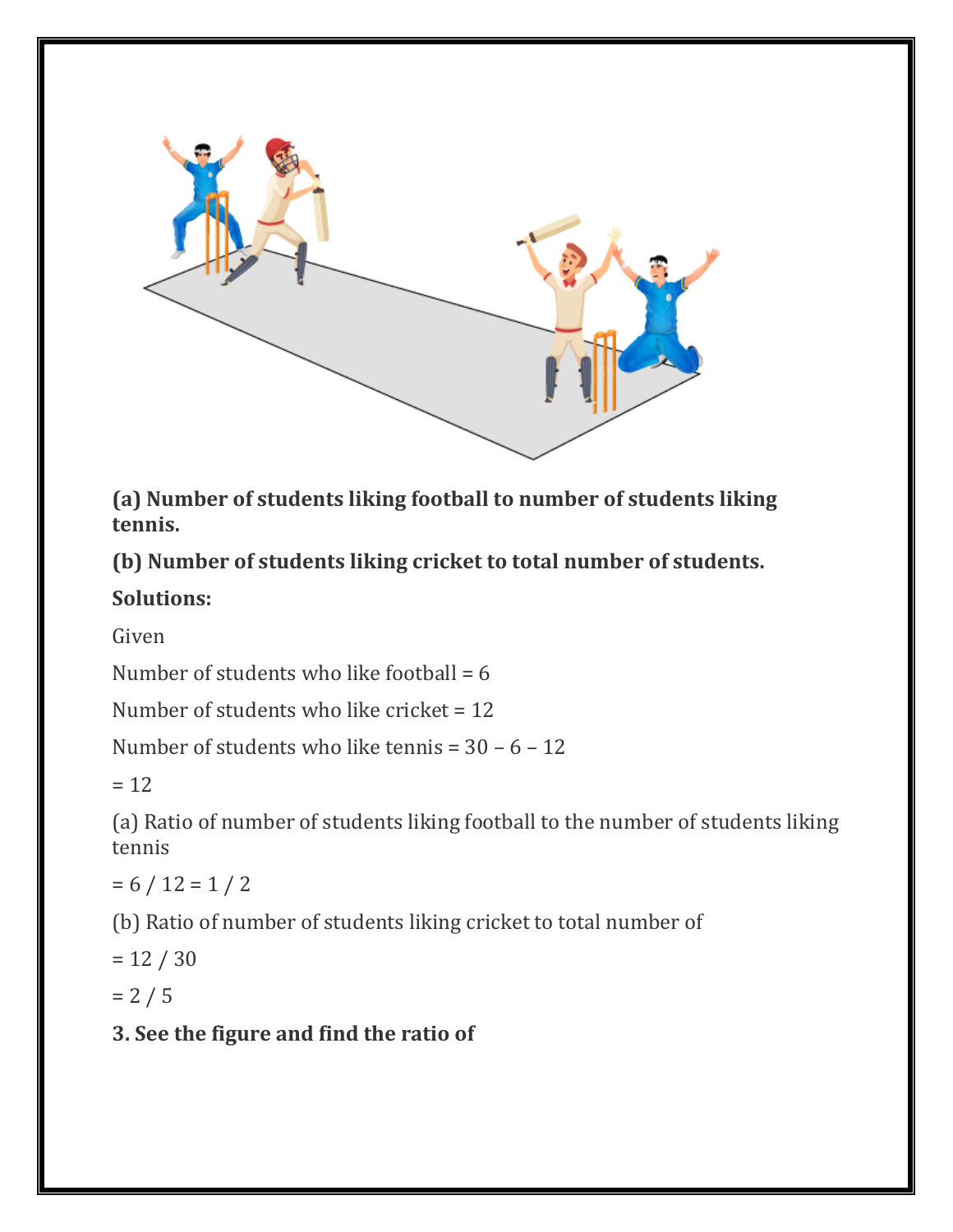

**(a) Number of triangles to the number of circles inside the rectangle.**

**(b) Number of squares to all the figures inside the rectangle.**

**(c) Number of circles to all the figures inside the rectangle.**

# **Solutions:**

Given in the figure

Number of triangles = 3

Number of circles = 2

Number of squares = 2

Total number of figures = 7

(a) Ratio of number of triangles to the number of circles inside the rectangle

 $= 3 / 2$ 

(b) Ratio of number of squares to all the figures inside the rectangle

 $= 2 / 7$ 

(c) Ratio of number of circles to all the figures inside the rectangle

 $= 2 / 7$ 

**4. Distance travelled by Hamid and Akhtar in an hour are 9 km and 12 km. Find the ratio of speed of Hamid to the speed of Akhtar.**

**Solutions:**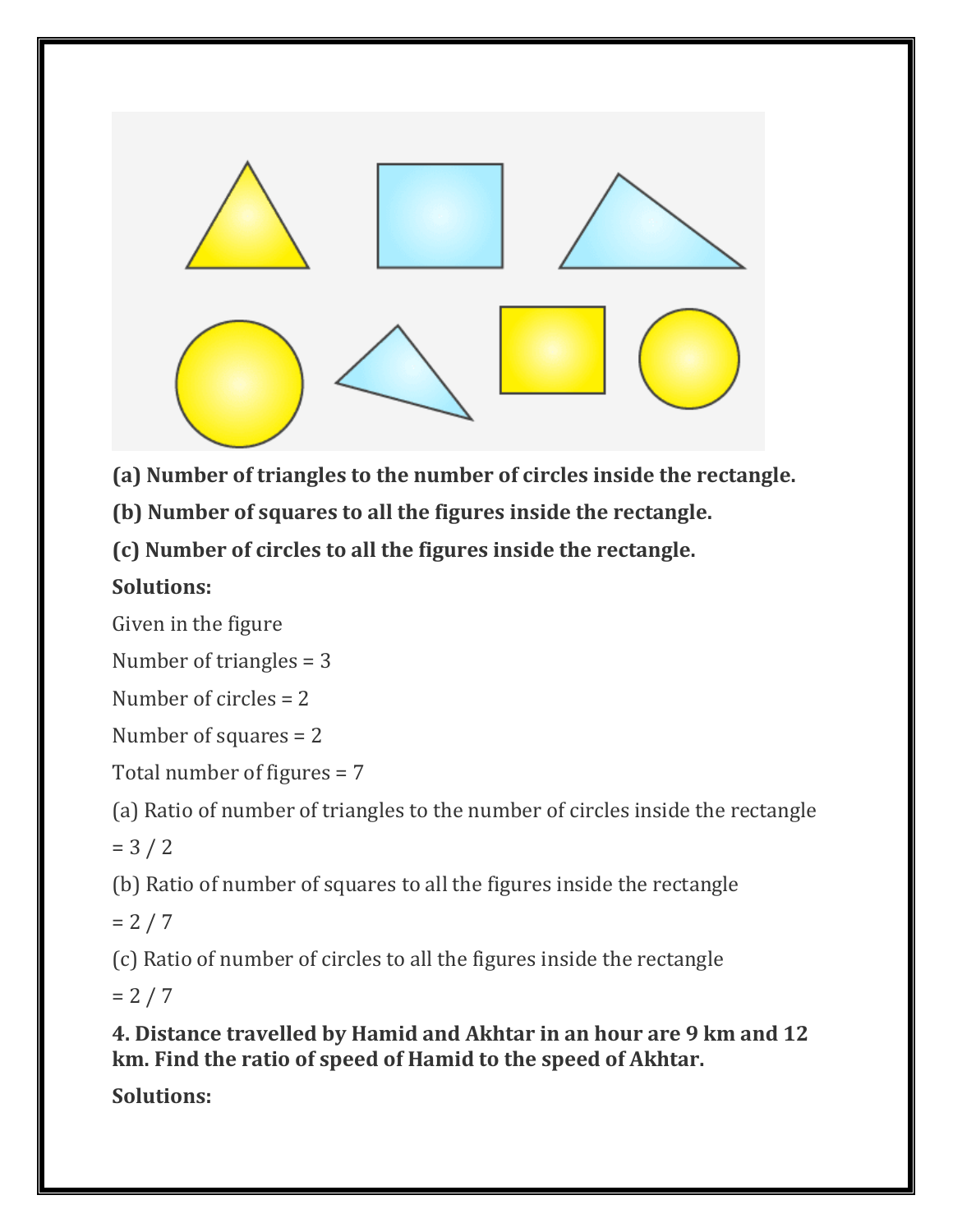We know that the speed of a certain object is the distance travelled by that object in an hour

Distance travelled by Hamid in one hour = 9 km

Distance travelled by Akhtar in one hour = 12 km

Speed of Hamid = 9 km/hr

Speed of Akhtar = 12 km/hr

Ratio of speed of Hamid to the speed of Akhtar =  $9/12 = 3/4$ 

# **5. Fill in the following blanks:**

```
15 / 18 = \Box / 6 = 10 / \Box = \Box / 30 [Are these equivalent ratios?]
```
# **Solutions:**

$$
15 / 18 = (5 \times 3) / (6 \times 3)
$$
  
= 5 / 6  

$$
5 / 6 = (5 \times 2) / (6 \times 2)
$$
  
= 10 / 12  

$$
5 / 6 = (5 \times 5) / (6 \times 5)
$$
  
= 25 / 30

Hence, 5, 12 and 25 are the numbers which come in the blanks respectively.

Yes, all are equivalent ratios.

# **6. Find the ratio of the following:**

**(a) 81 to 108**

**(b) 98 to 63**

**(c) 33 km to 121 km**

**(d) 30 minutes to 45 minutes**

# **Solutions:**

(a) 81 / 108 = (3 **×** 3 × 3 × 3) / (2 **×** 2 × 3 × 3 × 3**)**

 $= 3 / 4$ 

(b) 98 / 63 = (14 **×** 7) / (9 × 7)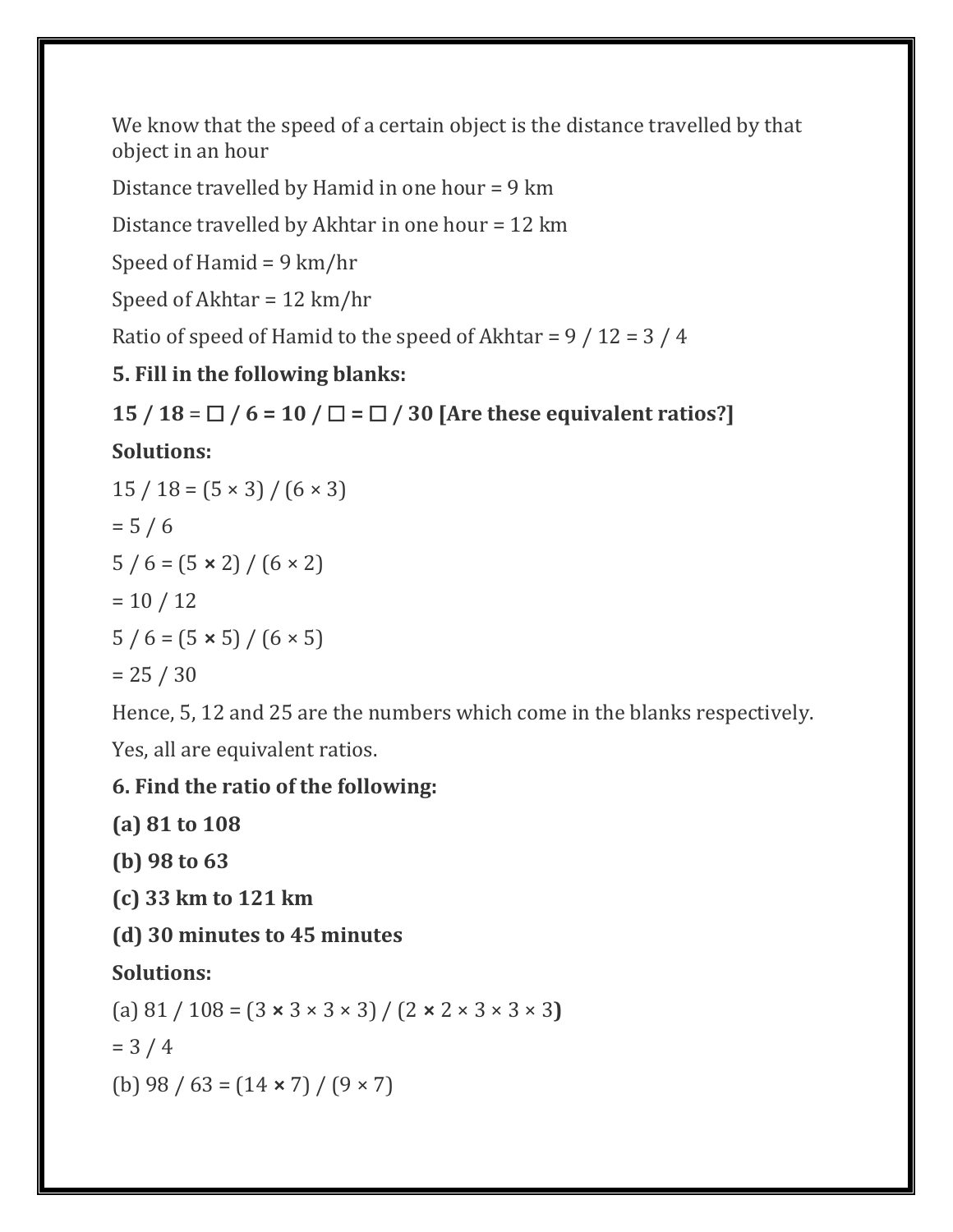```
= 14 / 9(c) 33 / 121 = (3 × 11) / (11 × 11)
= 3 / 11(d) 30 / 45 = (2 \times 3 \times 5) / (3 \times 3 \times 5)= 2 / 37. Find the ratio of the following:
(a) 30 minutes to 1.5 hours
(b) 40 cm to 1.5 m
(c) 55 paise to ₹ 1
(d) 500 ml to 2 litres
Solutions:
(a) 30 minutes to 1.5 hours
30 min = 30 / 60
= 0.5 hours
Required ratio = (0.5 × 1) / (0.5 × 3)
= 1 / 3(b) 40 cm to 1.5 m
1.5 m = 150 cmRequired ratio = 40 / 150= 4 / 15(c) 55 paise to ₹ 1
₹ 1 = 100 paise
Required ratio = 55 / 100 = (11 × 5) / (20 × 5)
= 11 / 20(d) 500 ml to 2 litres
1 litre = 1000 ml
2 litre = 2000 ml
```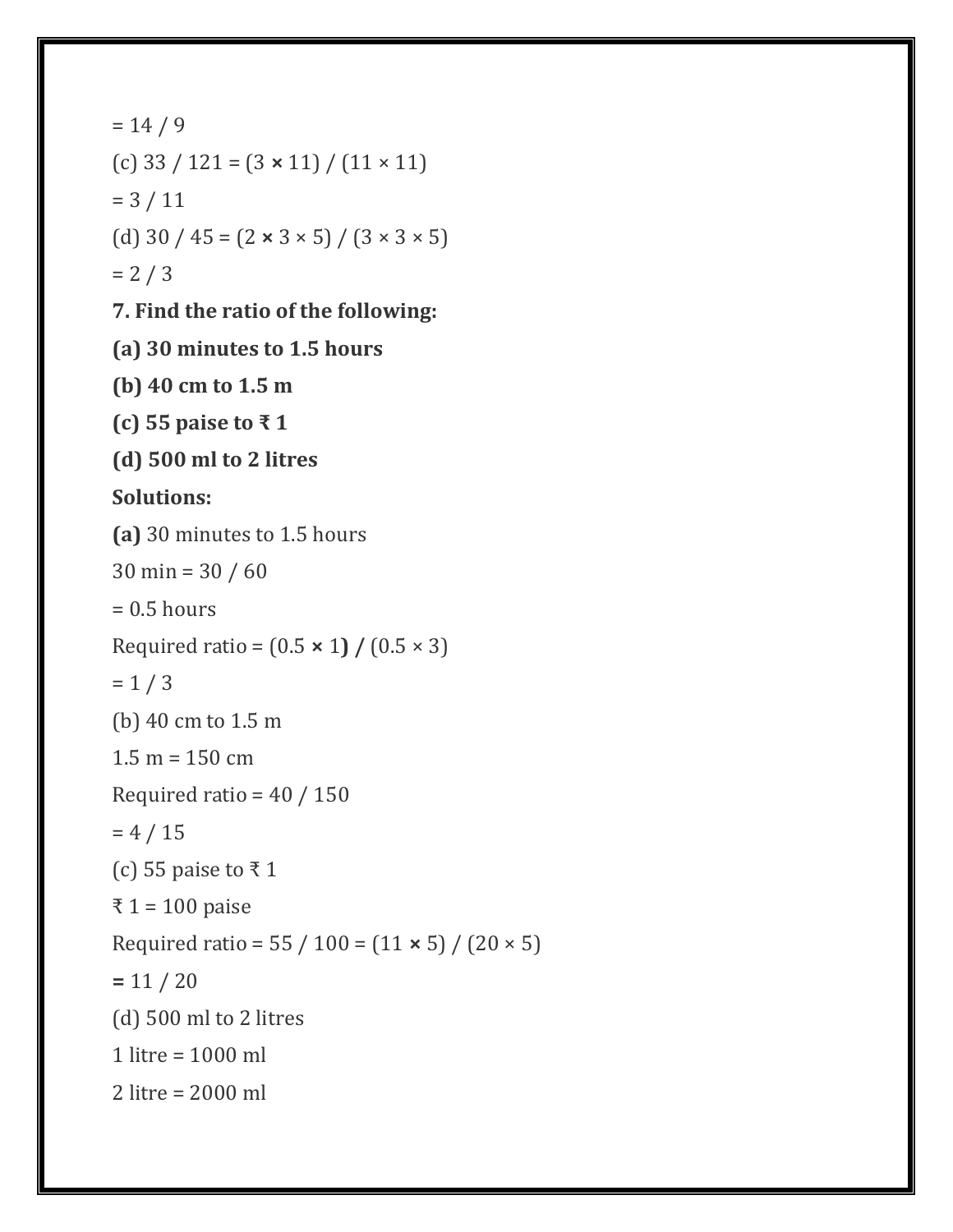```
Required ratio = 500 / 2000 = 5 / 20 = 5 / (5 × 4)
```
 $= 1 / 4$ 

**8. In a year, Seema earns ₹ 1,50,000 and saves ₹ 50,000. Find the ratio of**

**(a) Money that Seema earns to the money she saves**

**(b) Money that she saves to the money she spends.**

# **Solutions:**

```
Money earned by Seema = ₹ 150000
Money saved by her = \overline{\xi} 50000
Money spent by her = ₹ 150000 – ₹ 50000 = ₹ 100000
(a) Ratio of money earned to money saved = 150000 / 50000 = 15 / 5
= 3 / 1(b) Ratio of money saved to money spent = 50000 / 100000 = 5 / 10= 1 / 2
```
## **9. There are 102 teachers in a school of 3300 students. Find the ratio of the number of teachers to the number of students.**

# **Solutions:**

Given

Number of teachers in a school  $= 102$ 

Number of students in a school = 3300

Ratio of number of teachers to the number of students = 102 / 3300

$$
= (2 \times 3 \times 17) / (2 \times 3 \times 550)
$$

 $= 17 / 550$ 

**10. In a college, out of 4320 students, 2300 are girls. Find the ratio of**

**(a) Number of girls to the total number of students.**

**(b) Number of boys to the number of girls.**

**(c) Number of boys to the total number of students.**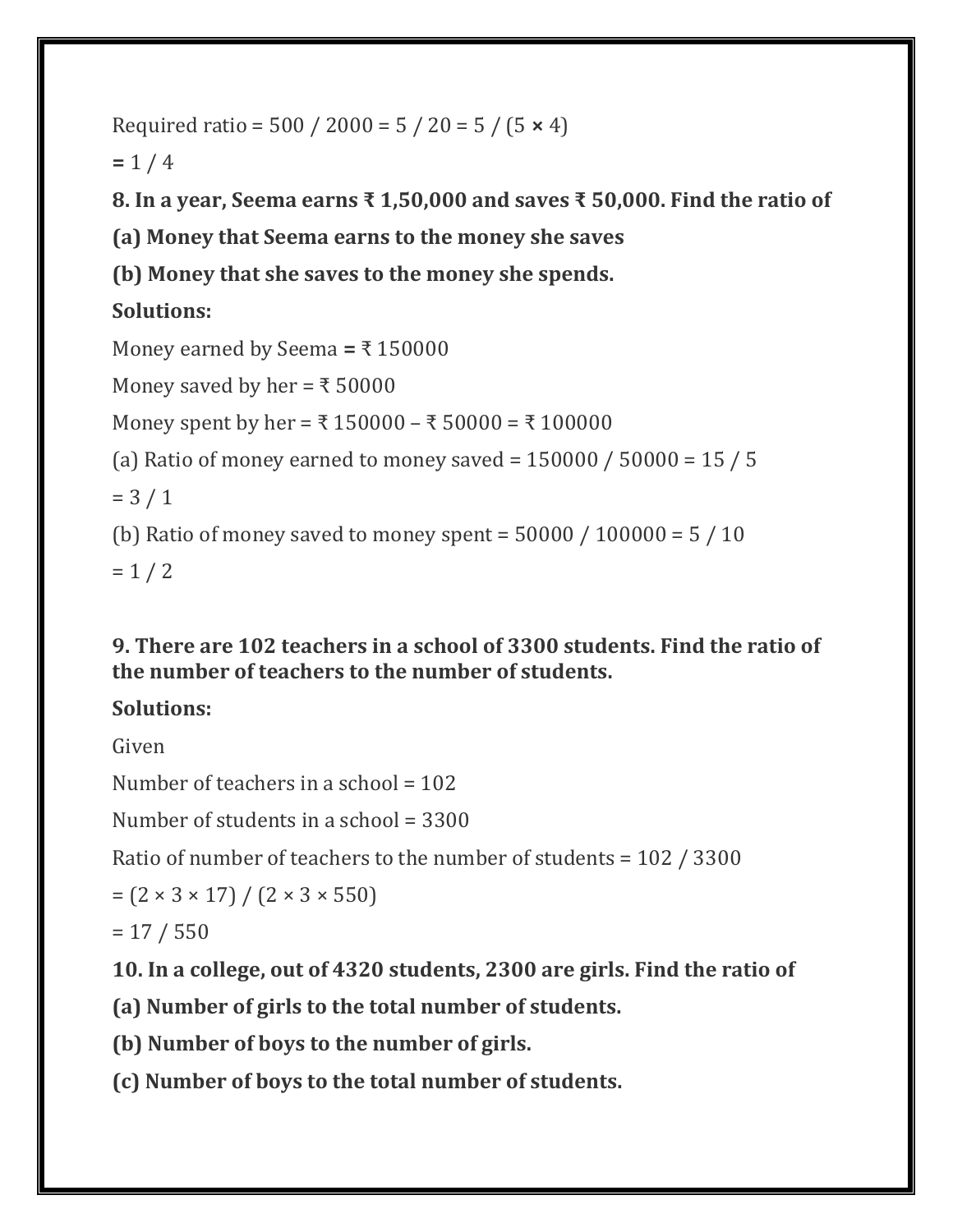Given

Total number of students = 4320

Number of girls = 2300

Number of boys = 4320 – 2300

 $= 2020$ 

(a) Ratio of number of girls to the total number of students = 2300 / 4320

 $= (2 \times 2 \times 5 \times 115) / (2 \times 2 \times 5 \times 216)$ 

 $= 115 / 216$ 

(b) Ratio of number of boys to the number of girls = 2020 / 2300

 $= (2 \times 2 \times 5 \times 101) / (2 \times 2 \times 5 \times 115)$ 

 $= 101 / 115$ 

(c) Ratio of number of boys to the total number of students = 2020 / 4320

 $= (2 \times 2 \times 5 \times 101) / (2 \times 2 \times 5 \times 216)$ 

 $= 101 / 216$ 

**11. Out of 1800 students in a school, 750 opted basketball, 800 opted cricket and remaining opted table tennis. If a student can opt only one game, find the ratio of**

**(a) Number of students who opted basketball to the number of students who opted table tennis.**

**(b) Number of students who opted cricket to the number of students opting basketball.**

**(c) Number of students who opted basketball to the total number of students.**

# **Solutions:**

**(**a) Ratio of number of students who opted basketball to the number of students who opted table tennis =  $750 / 250 = 3 / 1$ 

(b) Ratio of number of students who opted cricket to the number of students opting basketball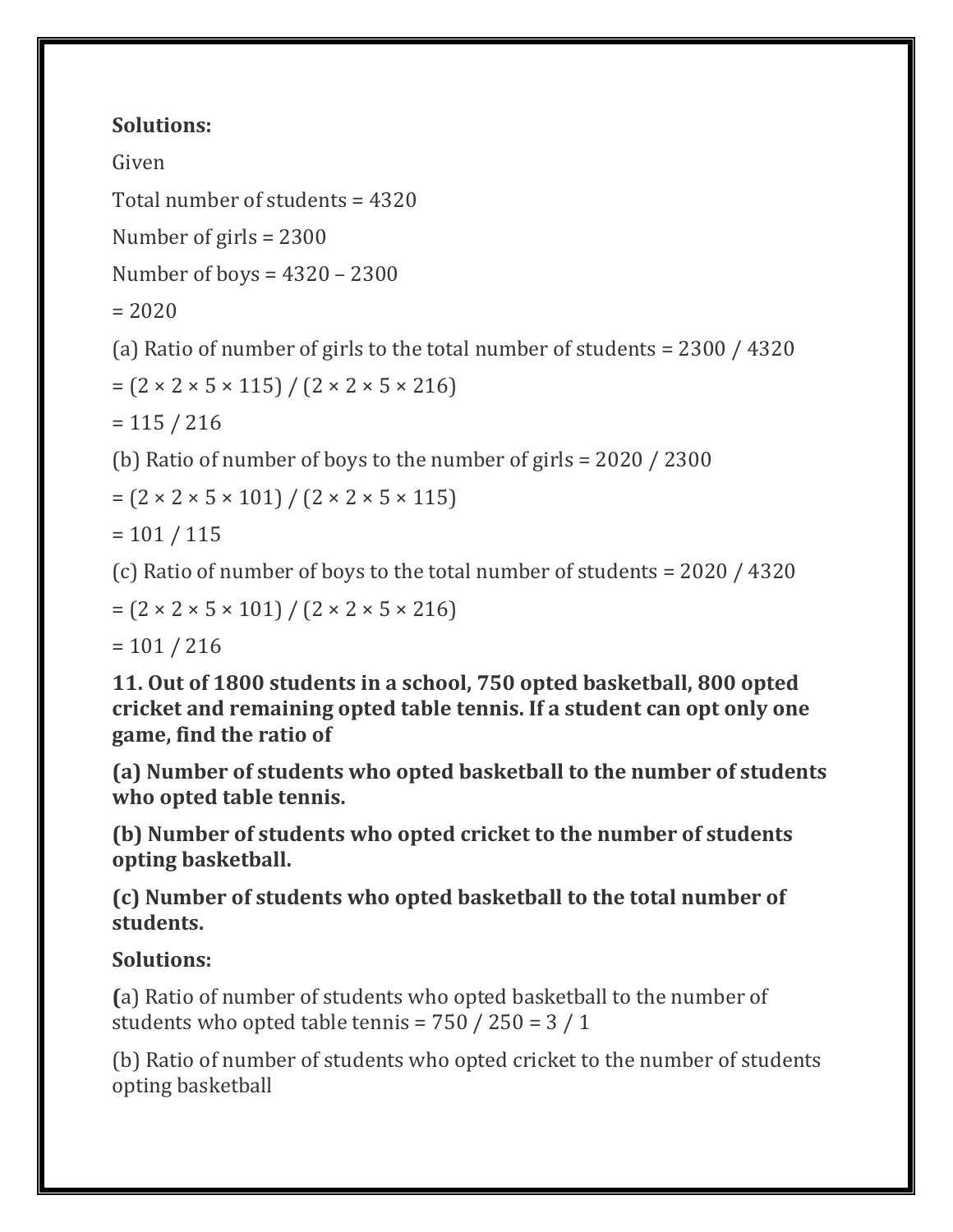$= 800 / 750 = 16 / 15$ 

(c) Ratio of number of students who opted basketball to the total number of students

 $= 750 / 1800 = 25 / 60 = 5 / 12$ 

**12. Cost of a dozen pens is ₹ 180 and cost of 8 ball pens is ₹ 56. Find the ratio of the cost of a pen to the cost of a ball pen.**

**Solutions:**

```
Cost of a dozen pens = ₹ 180
Cost of 1 pen = 180 / 12= ₹ 15Cost of 8 ball pens = \bar{x} 56
Cost of 1 ball pen = 56 / 8= 7Hence, required ratio is 15 / 7
```
**13. Consider the statement: Ratio of breadth and length of a hall is 2: 5. Complete the following table that shows some possible breadths and lengths of the hall.**

## **Solutions:**

**(i)** Length = 50 m Breadth / 50 = 2 / 5 By cross multiplication  $5 \times$  breadth =  $50 \times 2$ Breadth =  $(50 \times 2) / 5$  $= 100 / 5$  $= 20 \text{ m}$ (ii) Breadth  $= 40$  m 40 / Length = 2 / 5 By cross multiplication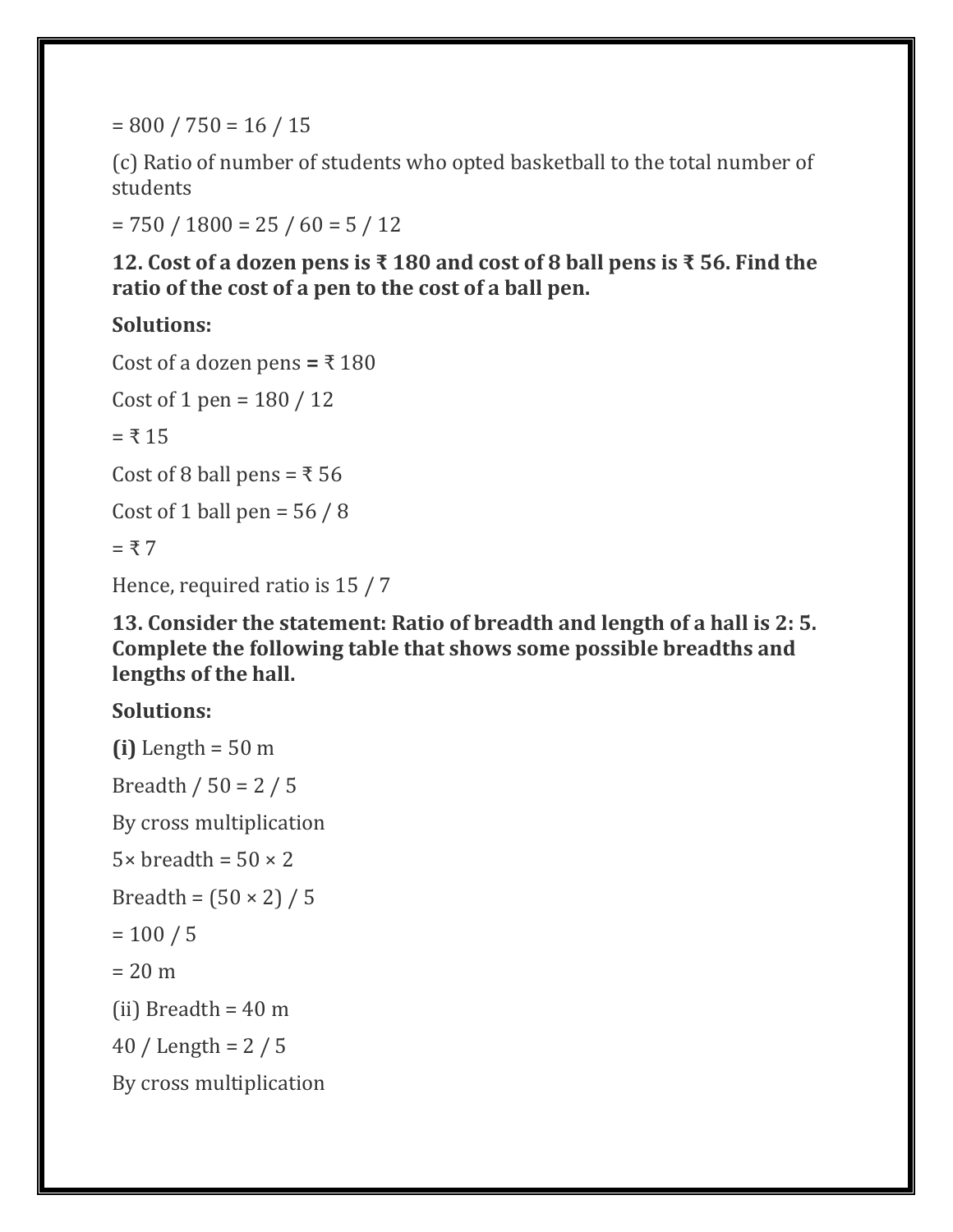| $2 \times$ Length = 40 $\times$ 5 |  |
|-----------------------------------|--|
| Length = $(40 \times 5) / 2$      |  |
| Length = $200 / 2$                |  |
| Length = $100 \text{ m}$          |  |

**14. Divide 20 pens between Sheela and Sangeeta in the ratio of 3: 2.**

| Breadth of the hall (in metres) | 10 |    | 40 |
|---------------------------------|----|----|----|
| Length of the hall (in metres)  | 25 | 50 |    |

# **Solutions:**

Terms of  $3: 2 = 3$  and  $2$ 

Sum of these terms  $= 3 + 2$ 

 $= 5$ 

Now Sheela will get 3 / 5 of total pens and Sangeeta will get 2 / 5 of total pens

```
Number of pens having with Sheela = 3/5 \times 20
```
 $= 3 \times 4$ 

 $= 12$ 

Number of pens having with Sangeeta =  $2/5 \times 20$ 

 $= 2 \times 4$ 

 $= 8$ 

**15. Mother wants to divide ₹ 36 between her daughters Shreya and Bhoomika in the ratio of their ages. If age of Shreya is 15 years and age of Bhoomika is 12 years, find how much Shreya and Bhoomika will get.**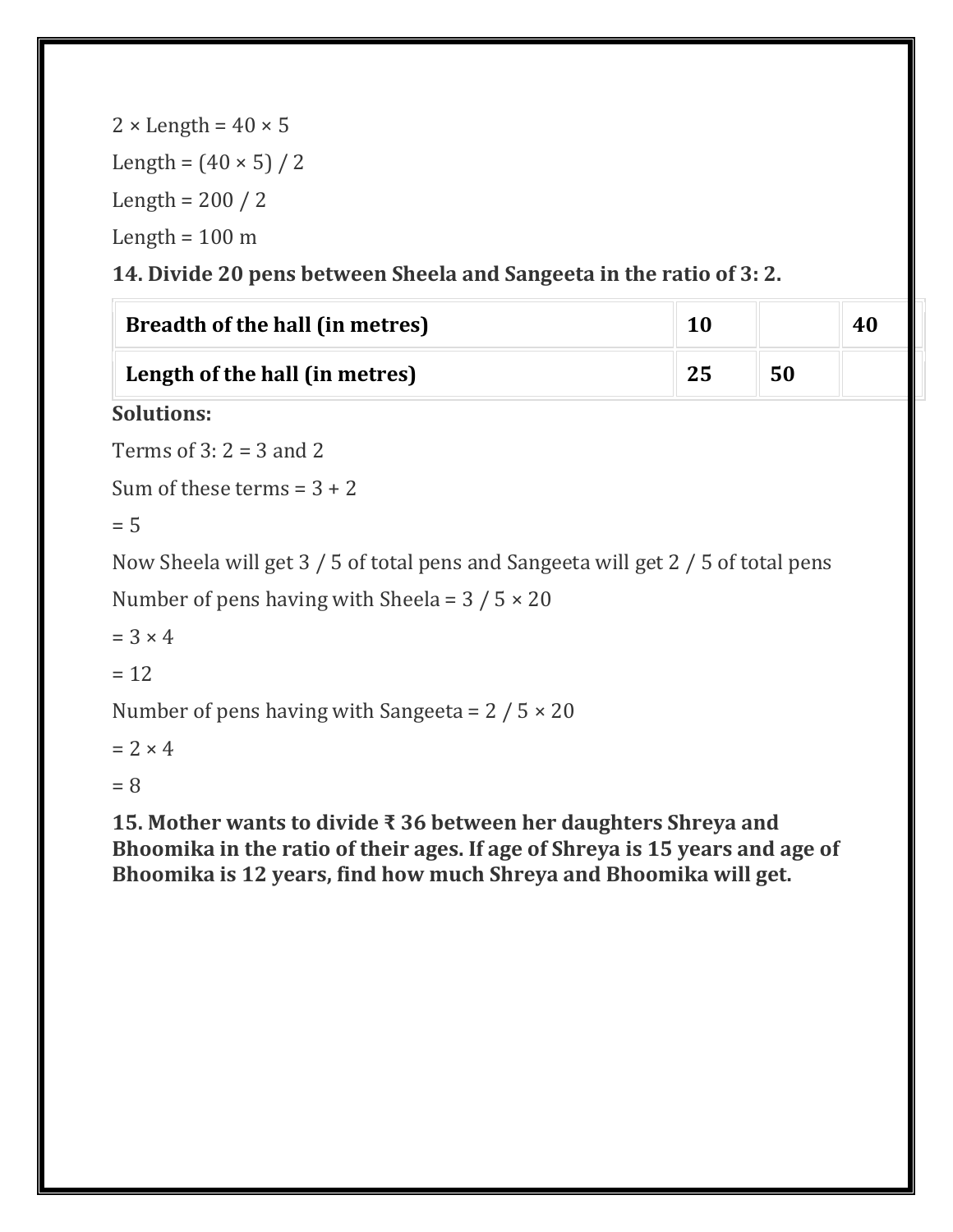

Ratio of ages =  $15/12$ 

 $= 5 / 4$ 

Hence, mother wants to divide  $\bar{x}$  36 in the ratio of 5: 4

Terms of 5: 4 are 5 and 4

Sum of these terms  $= 5 + 4$ 

 $= 9$ 

Here Shreya will get 5 / 9 of total money and Sangeeta will get 4 / 9 of total money

The amount Shreya get  $= 5 / 9 \times 36$ 

 $= 20$ 

The amount Sangeeta get =  $4/9 \times 36$ 

 $= 16$ 

Therefore Shreya will get ₹ 20 and Sangeeta will get ₹ 16

#### **16. Present age of father is 42 years and that of his son is 14 years. Find the ratio of**

**(a) Present age of father to the present age of son**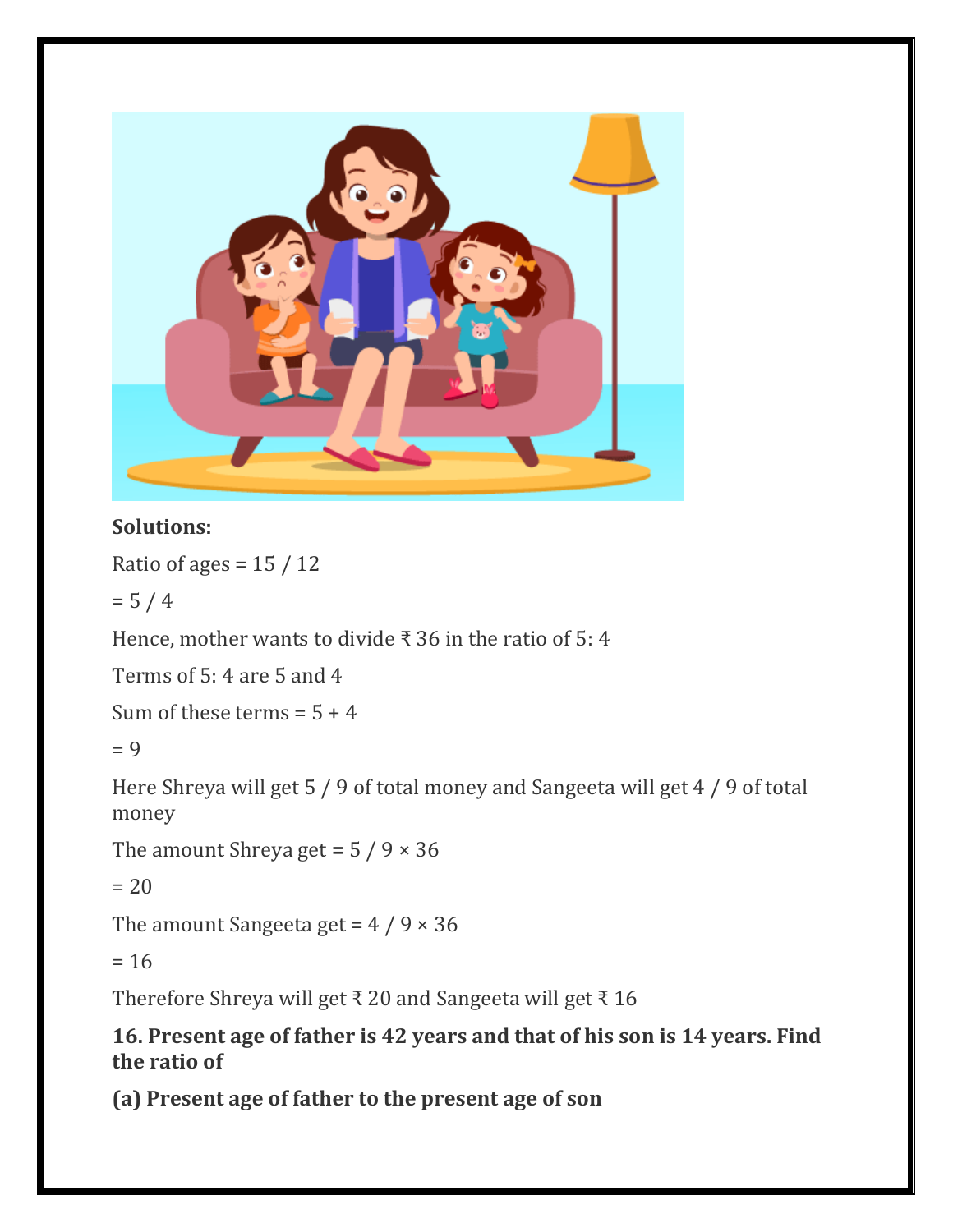**(b) Age of the father to the age of son, when son was 12 years old.**

**(c) Age of father after 10 years to the age of son after 10 years.**

**(d) Age of father to the age of son when father was 30 years old.**

#### **Solutions:**

**(a)** Present age of father = 42 years

Present age of son = 14 years

Required ratio 42 / 14

 $= 3 / 1$ 

(b) The son was 12 years old 2 years ago. So the age of father 2 years ago will be

 $= 42 - 2 = 40$  years

Required ratio =  $40 / 12 = (4 \times 10) / (4 \times 3) = 10 / 3$ 

(c) After ten years age of father  $= 42 + 10 = 52$  years

After 10 years age of son =  $14 + 10 = 24$  years

Required ratio =  $52 / 24 = (4 \times 13) / (4 \times 6)$ 

 $= 13 / 6$ 

(d) 12 years ago, age of father was 30

```
At that time age of son = 14 - 12
```
= 2 years

Required ratio =  $30 / 2 = (2 \times 15) / 2$ 

 $= 15 / 1$ 

Exercise 12.2 page no: 255 **1. Determine if the following are in proportion. (a) 15, 45, 40, 120 (b) 33, 121, 9, 96 (c) 24, 28, 36, 48**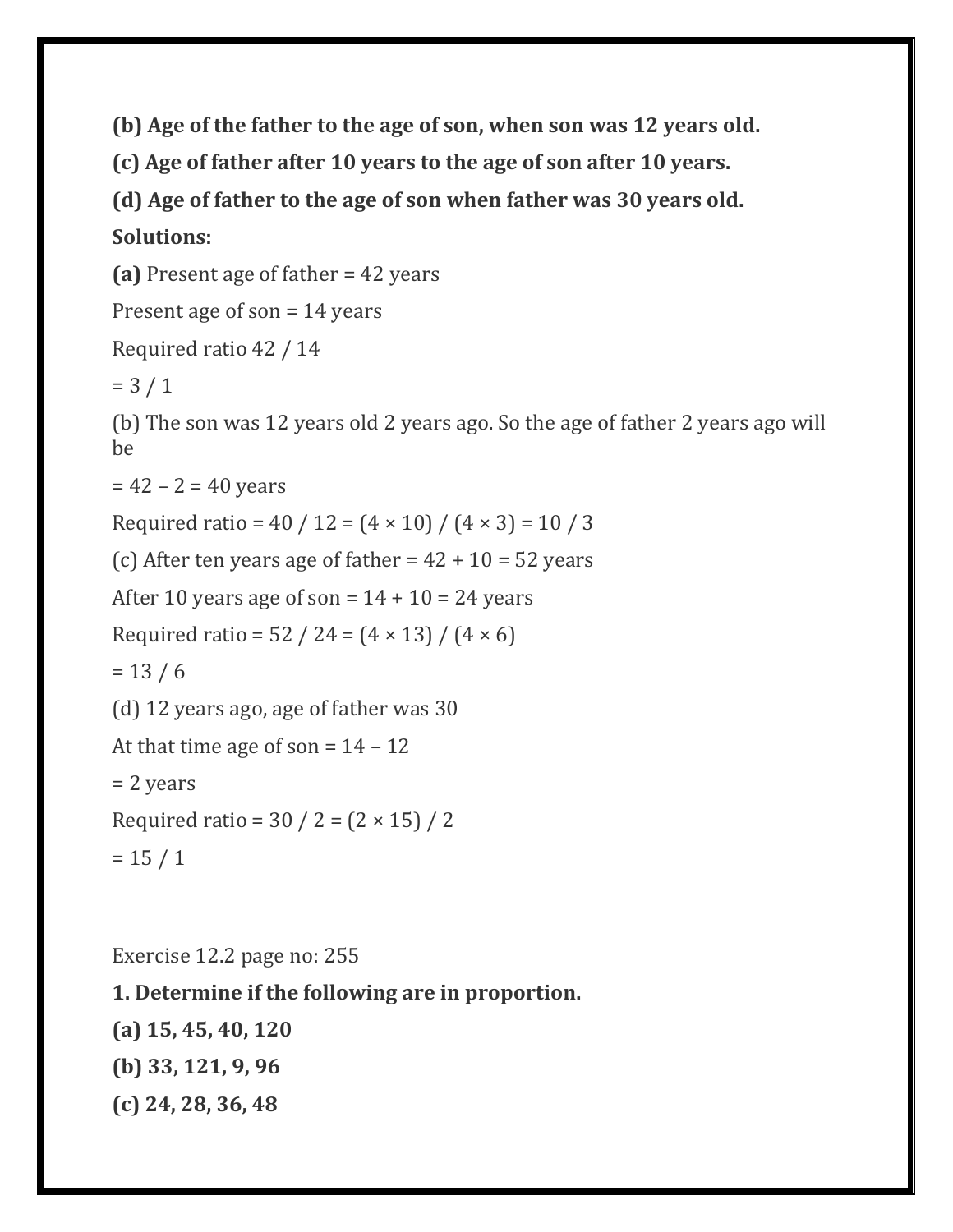**(d) 32, 48, 70, 210 (e) 4, 6, 8, 12 (f) 33, 44, 75, 100 Solutions: (a)** 15, 45, 40, 120  $15 / 45 = 1 / 3$  $40 / 120 = 1 / 3$ Hence, 15: 45 = 40:120 ∴ These are in a proportion (b) 33, 121, 9, 96  $33 / 121 = 3 / 11$  $9 / 96 = 3 / 32$ Hence 33:121 ≠ 9: 96 ∴ These are not in a proportion (c) 24, 28, 36, 48  $24 / 28 = 6 / 7$  $36 / 48 = 3 / 4$ Hence, 24: 28 ≠ 36:48 ∴ These are not in a proportion (d) 32, 48, 70, 210  $32 / 48 = 2 / 3$  $70 / 210 = 1 / 3$ Hence, 32: 48 ≠ 70: 210 ∴ These are not in a proportion (e) 4, 6, 8, 12  $4 / 6 = 2 / 3$  $8 / 12 = 2 / 3$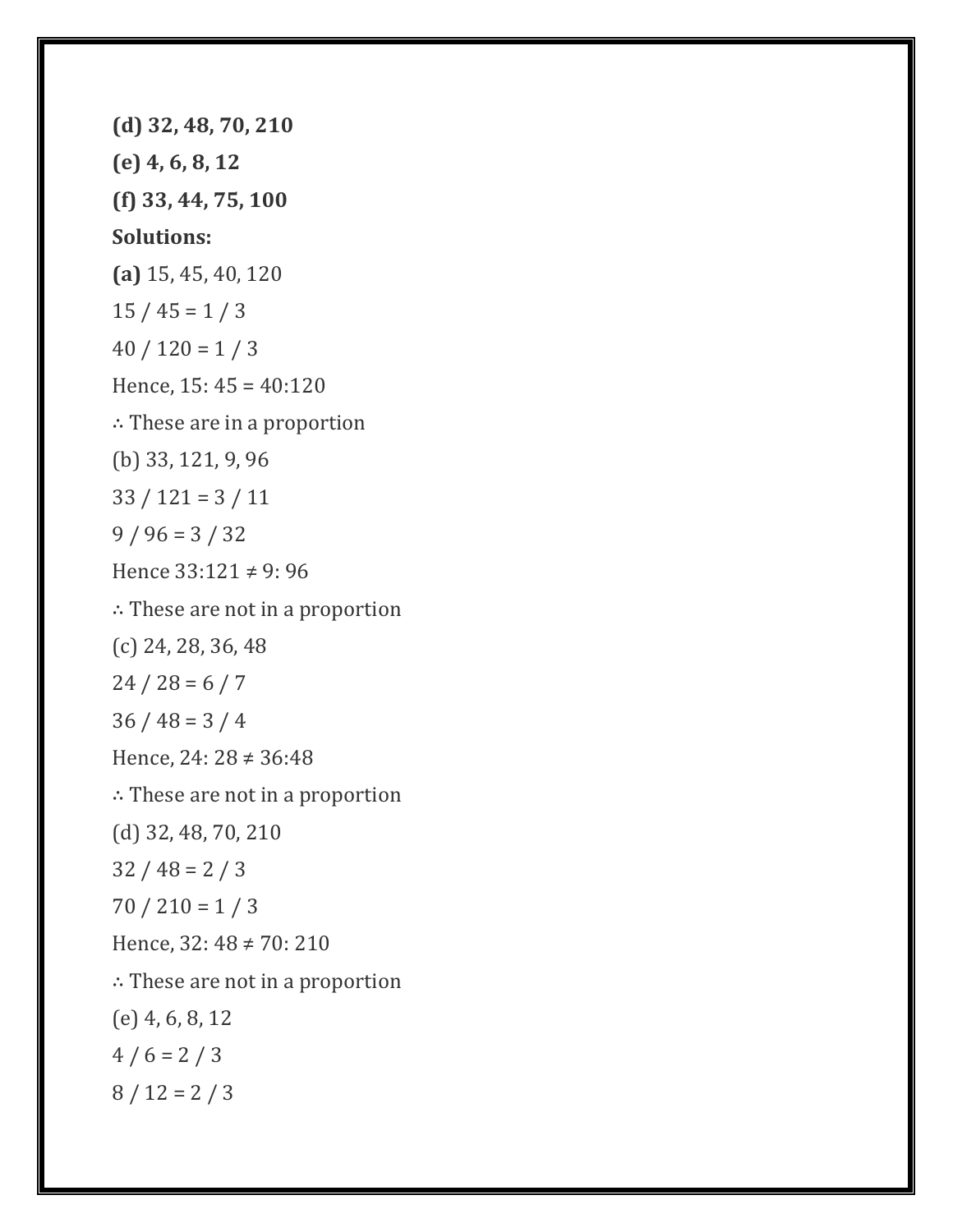Hence 4:  $6 = 8:12$ ∴ These are in a proportion (f) 33, 44, 75, 100  $33/44 = 3/4$  $75 / 100 = 3 / 4$ Hence, 33:44 = 75: 100 ∴ These are in a proportion **2. Write True (T) or False ( F ) against each of the following statements : (a) 16 : 24 :: 20 : 30 (b) 21: 6 :: 35 : 10 (c) 12 : 18 :: 28 : 12 (d) 8 : 9 :: 24 : 27 (e) 5.2 : 3.9 :: 3 : 4 (f) 0.9 : 0.36 :: 10 : 4 Solutions: (a)** 16: 24 :: 20: 30  $16 / 24 = 2 / 3$  $20 / 30 = 2 / 3$ Hence, 16: 24 = 20: 30 Therefore True (b) 21: 6:: 35: 10  $21 / 6 = 7 / 2$  $35 / 10 = 7 / 2$ Hence, 21: 6 = 35: 10 Therefore True (c) 12: 18 :: 28: 12  $12 / 18 = 2 / 3$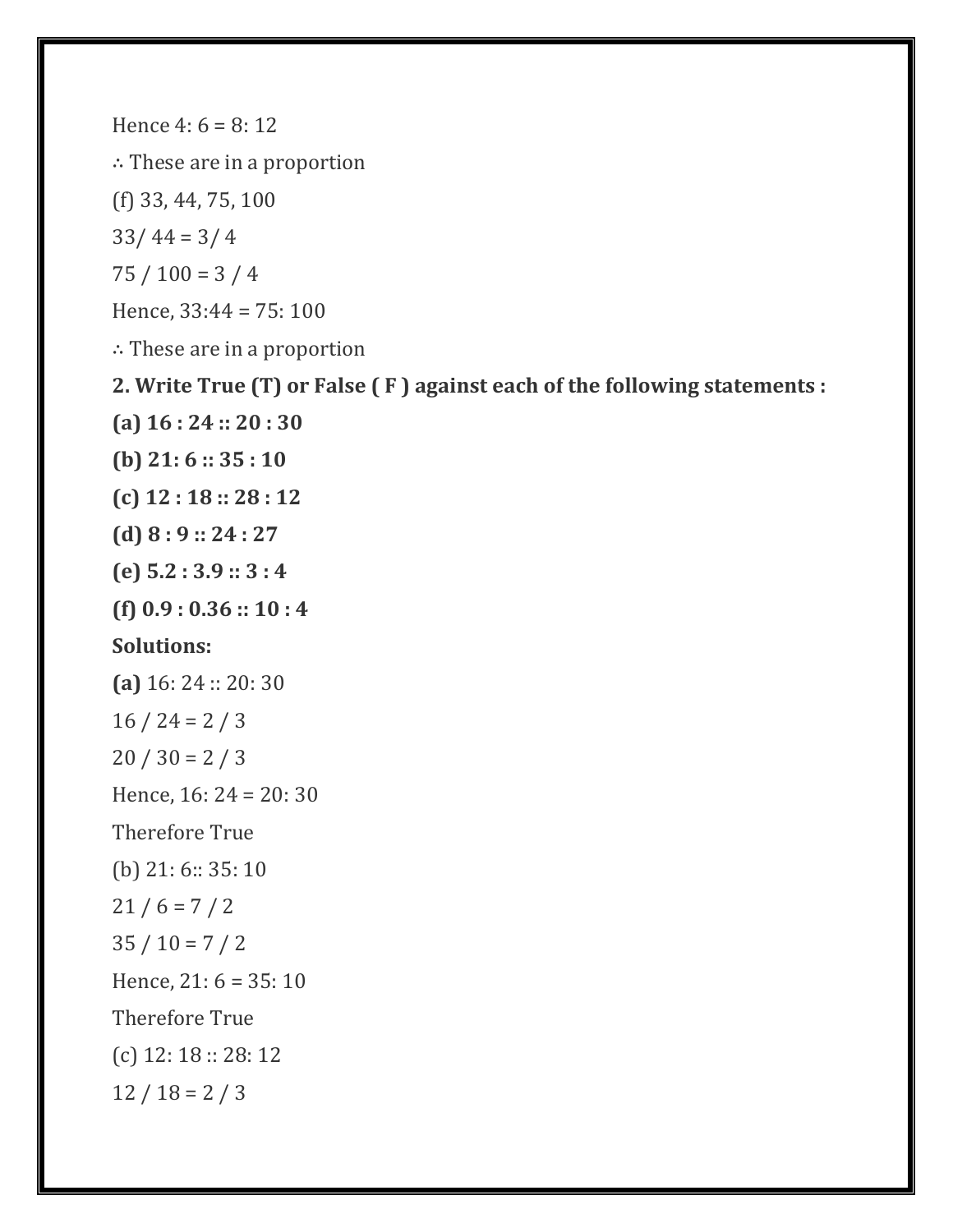$28 / 12 = 7 / 3$ Hence, 12: 18 ≠ 28:12 Therefore False (d) 8: 9:: 24: 27 We know that = 24 / 27 =  $(3 \times 8)$  /  $(3 \times 9)$  $= 8 / 9$ Hence,  $8: 9 = 24: 27$ Therefore True (e) 5.2: 3.9:: 3: 4 As  $5.2 / 3.9 = 3 / 4$ Hence, 5.2:  $3.9 \neq 3: 4$ Therefore False (f) 0.9: 0.36:: 10: 4  $0.9 / 0.36 = 90 / 36$  $= 10 / 4$ Hence,  $0.9: 0.36 = 10: 4$ Therefore True **3. Are the following statements true? (a) 40 persons : 200 persons = ₹ 15 : ₹ 75 (b) 7.5 litres : 15 litres = 5 kg : 10 kg (c) 99 kg : 45 kg = ₹ 44 : ₹ 20 (d) 32 m : 64 m = 6 sec : 12 sec (e) 45 km : 60 km = 12 hours : 15 hours Solutions: (a)** 40 persons : 200 persons = ₹ 15 : ₹ 75  $40 / 200 = 1 / 5$  $15 / 75 = 1 / 5$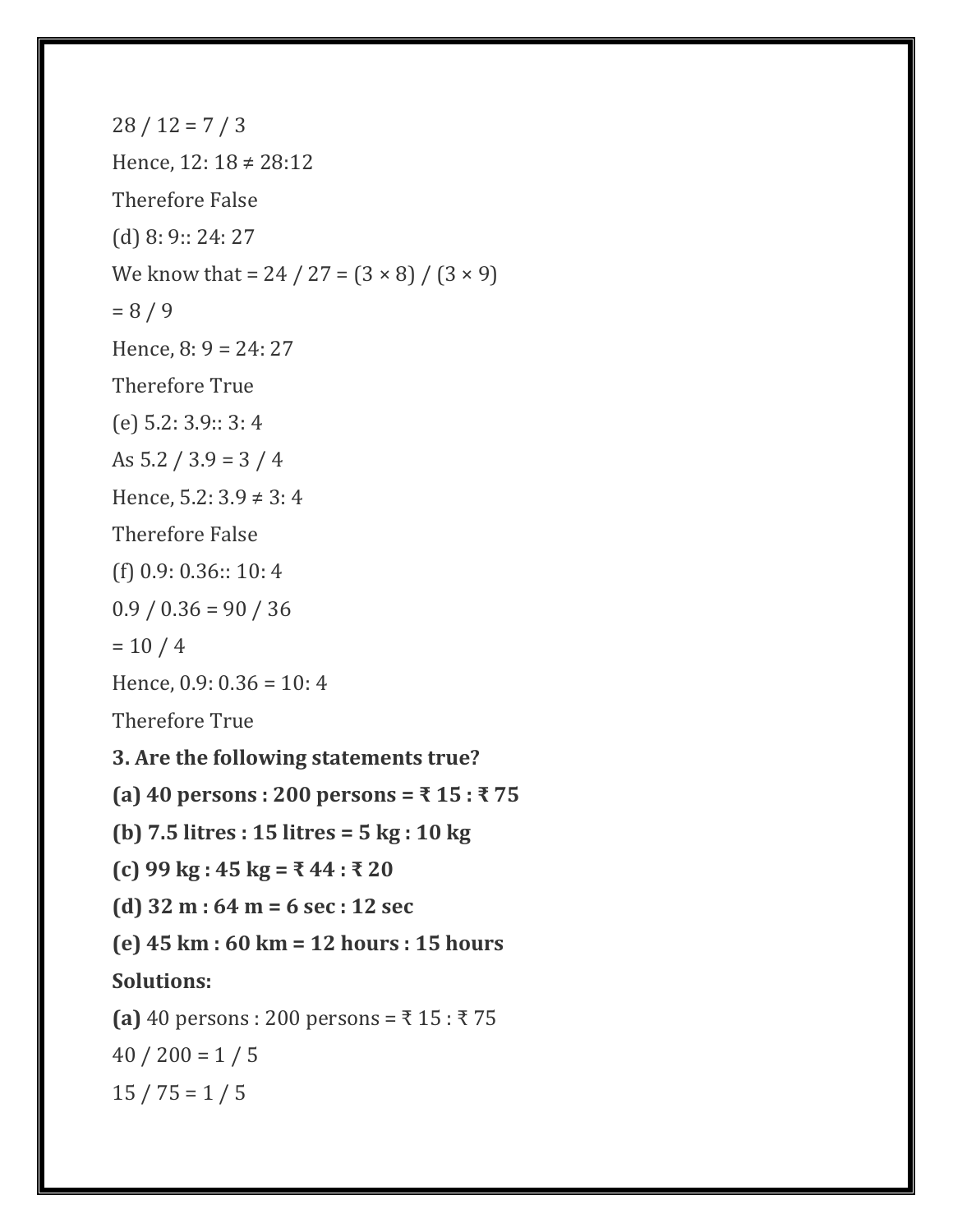Hence, True (b) 7.5 litres : 15 litres = 5 kg : 10 kg  $7.5 / 15 = 1 / 2$  $5/10 = 1/2$ Hence, True (c) 99 kg : 45 kg = ₹ 44 : ₹ 20  $99 / 45 = 11 / 5$  $44 / 20 = 11 / 5$ Hence, True (d) 32 m : 64 m = 6 sec : 12 sec  $32 / 64 = 1 / 2$  $6/12=1/2$ Hence, True (e) 45 km : 60 km = 12 hours : 15 hours  $45 / 60 = 3 / 4$  $12 / 15 = 4 / 5$ Hence, False

**4. Determine if the following ratios form a proportion. Also, write the middle terms and extreme terms where the ratios form a proportion.**

**(a) 25 cm : 1 m and ₹ 40 : ₹ 160**

**(b)39 litres : 65 litres and 6 bottles : 10 bottles**

**(c) 2 kg : 80 kg and 25 g : 625 g**

**(d) 200 mL : 2.5 litre and ₹ 4 : ₹ 50**

**Solutions:**

**(a)** 25 cm : 1 m and ₹ 40 : ₹ 160

25 cm = 25 / 100 m

 $= 0.25$  m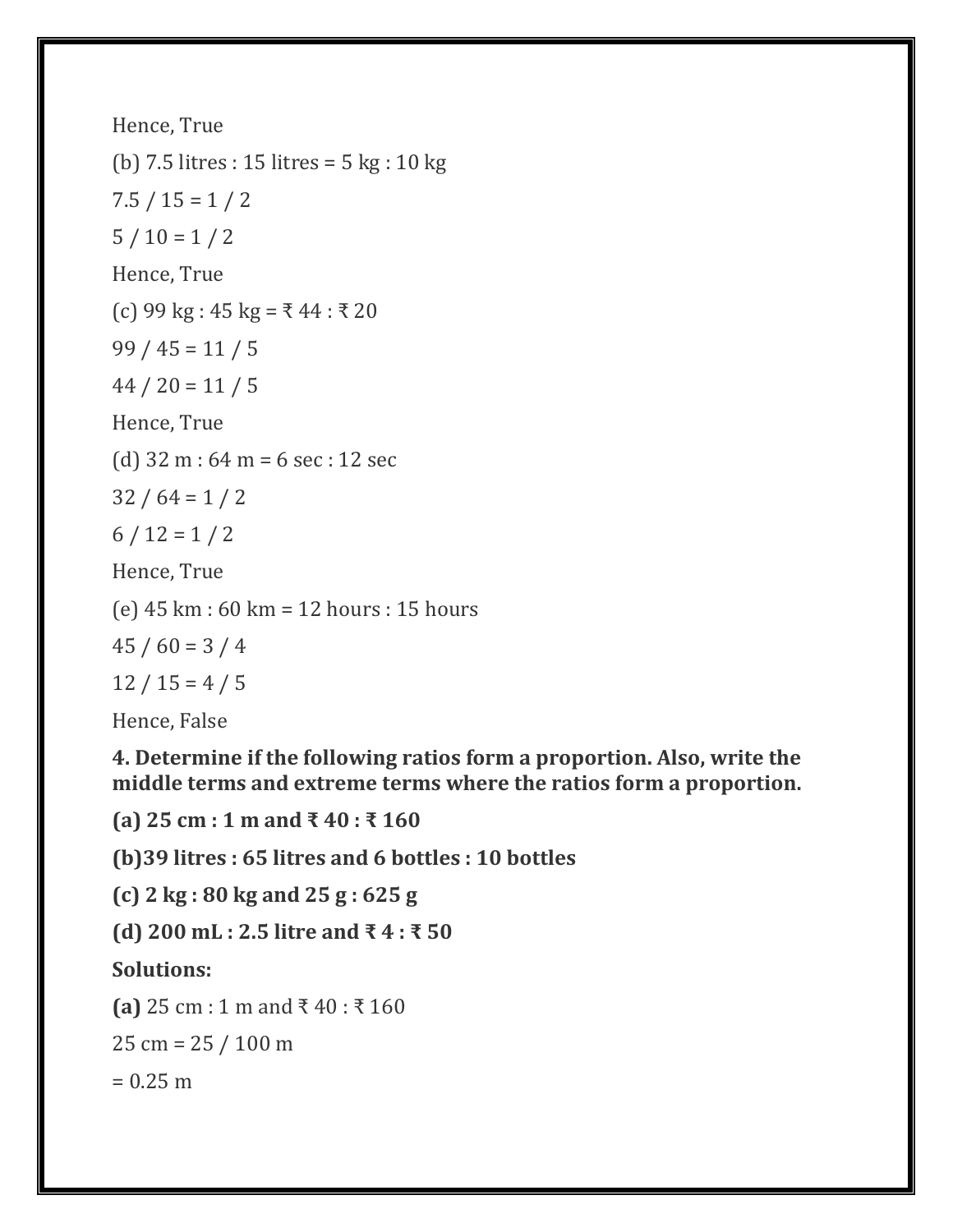$0.25 / 1 = 1 / 4$ 

 $40 / 160 = 1 / 4$ 

Yes, these are in a proportion

Middle terms are 1 m, ₹ 40 and Extreme terms are 25 cm, ₹ 160

(b) 39 litres : 65 litres and 6 bottles : 10 bottles

 $39 / 65 = 3 / 5$ 

 $6 / 10 = 3 / 5$ 

Yes, these are in a proportion

Middle terms are 65 litres, 6 bottles and Extreme terms are 39 litres, 10 bottles

(c) 2 kg : 80 kg and 25 g : 625 g

 $2 / 80 = 1 / 40$ 

 $25 / 625 = 1 / 25$ 

No, these are not in a proportion

(d) 200 mL : 2.5 litre and ₹ 4 : ₹ 50

1 litre = 1000 ml

2.5 litre = 2500 ml

 $200 / 2500 = 2 / 5$ 

 $4 / 50 = 2 / 25$ 

Yes, these are in a proportion

Middle terms are 2.5 litres, ₹4 and Extreme terms are 200 ml, ₹ 50

Exercise 12.3 page no: 259

## **1. If the cost of 7 m of cloth is ₹ 1470, find the cost of 5 m of cloth.**

#### **Solutions:**

Given

Cost of 7 m cloth =  $\overline{x}$  1470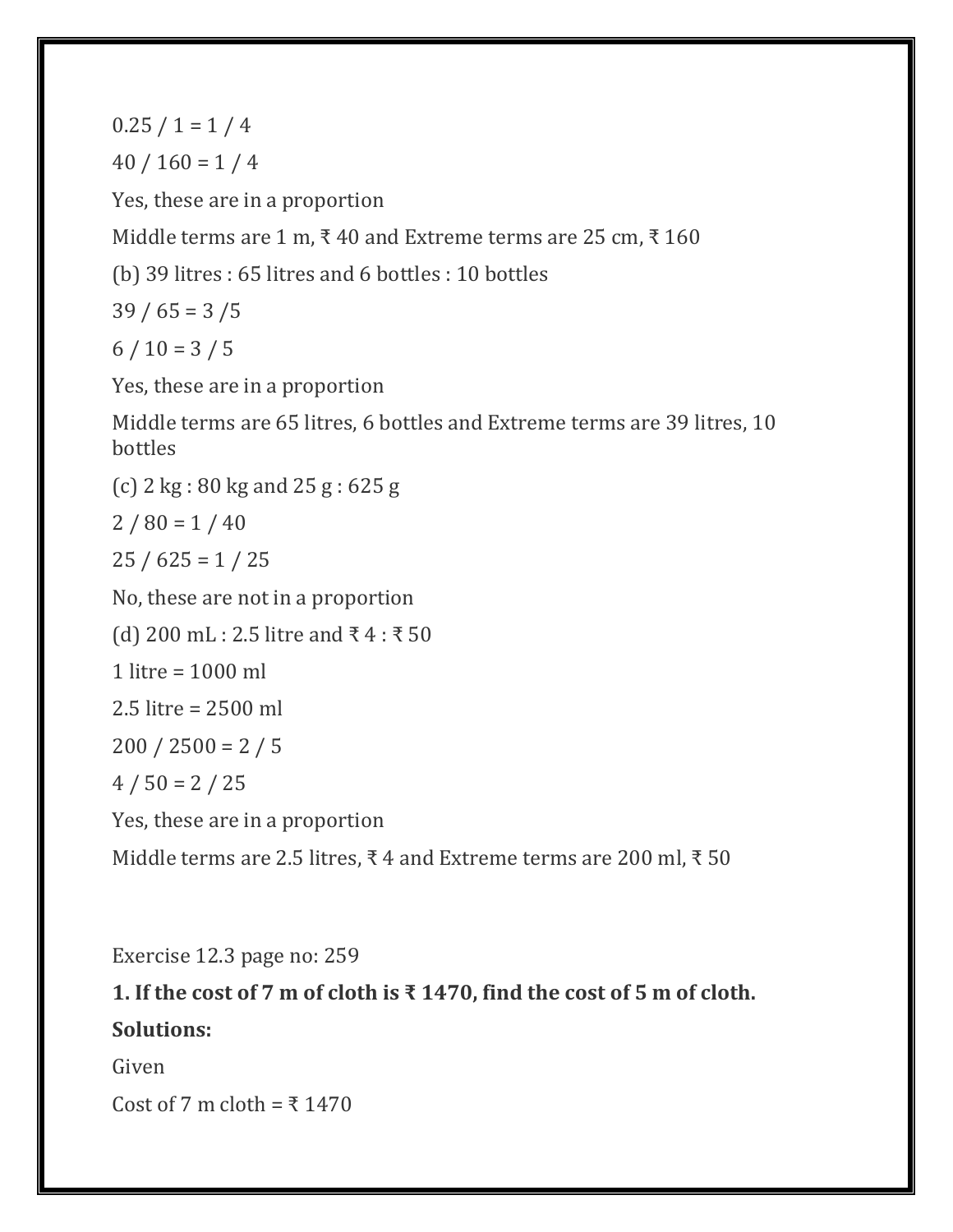Cost of 1 m cloth =  $1470 / 7$ 

 $= 7.210$ 

So, cost of 5 cloth =  $210 \times 5 = 1050$ 

∴ Cost of 5 m cloth is ₹ 1050

# **2. Ekta earns ₹ 3000 in 10 days. How much will she earn in 30 days?**

# **Solutions:**

Money earned by Ekta in 10 days =  $\overline{x}$  3000

```
Money earned in one day by her = 3000 / 10
```
 $= 7.300$ 

So, money earned by her in 30 days =  $300 \times 30$ 

 $= 59000$ 

**3. If it has rained 276 mm in the last 3 days, how many cm of rain will fall in one full week (7 days)? Assume that the rain continues to fall at the same rate.**

# **Solutions:**

Measure of rain in 3 days = 276 mm

Measure of rain in one day = 276 / 3

 $= 92$  mm

So, measure of rain in one week i.e 7 days =  $92 \times 7$ 

 $= 644$  mm

 $= 644 / 10$ 

 $= 64.4$  cm

**4. Cost of 5 kg of wheat is ₹ 91.50.**

**(a) What will be the cost of 8 kg of wheat?**

**(b) What quantity of wheat can be purchased in ₹ 183?**

**Solutions:**

**(a)** Cost of 5 kg wheat = ₹ 91.50.

Cost of 1 kg wheat =  $91.50 / 5$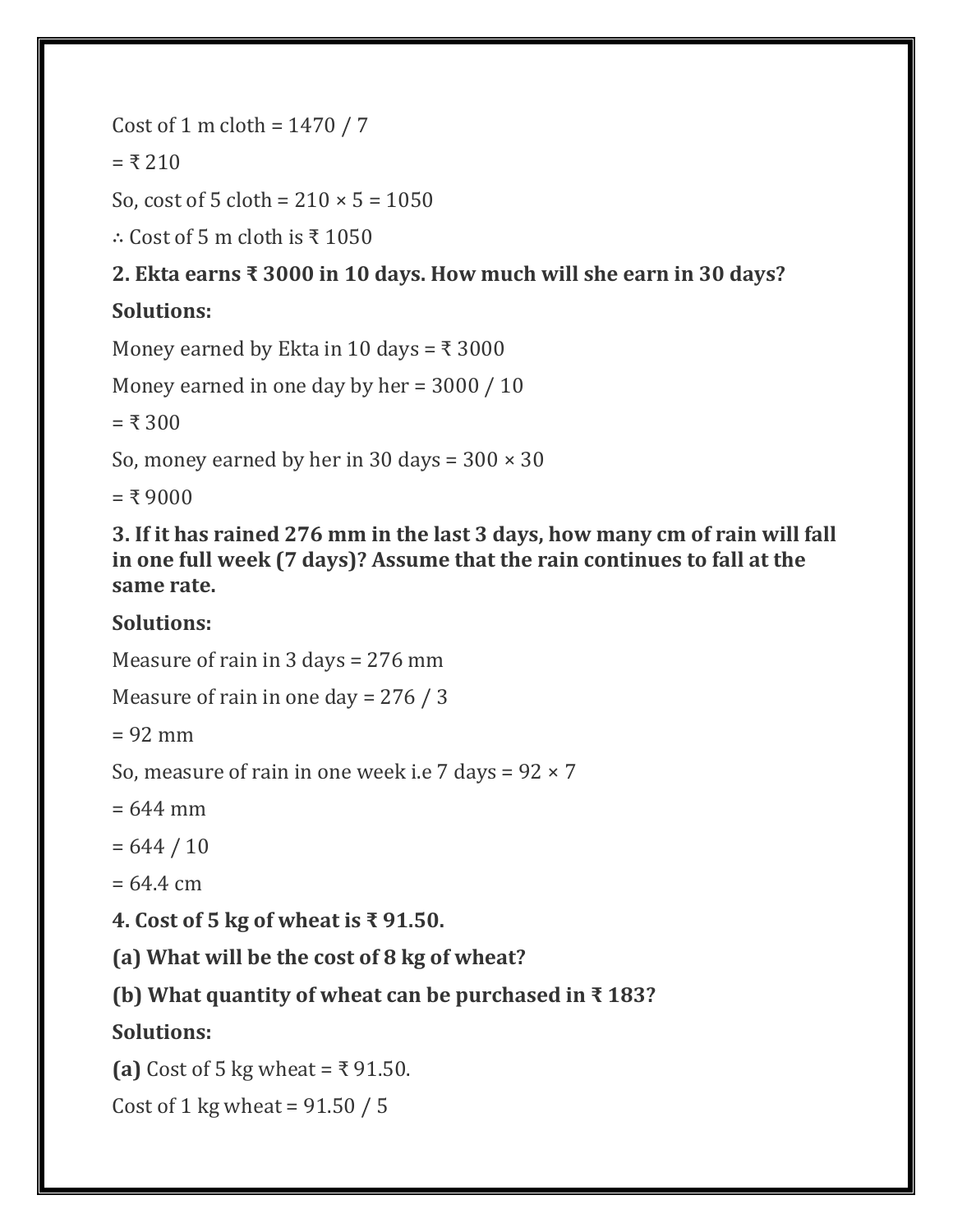$= 718.3$ 

So, cost of 8 kg wheat =  $18.3 \times 8$ 

 $= 7146.40$ 

(b) Wheat purchased in ₹ 91.50 = 5 kg

Wheat purchased in  $\bar{x}$  1 = 5 / 91.50 kg

So, wheat purchased in ₹ 183 =  $(5 / 91.50) \times 183$ 

 $= 10 \text{ kg}$ 

**5. The temperature dropped 15 degree celsius in the last 30 days. If the rate of temperature drop remains the same, how many degrees will the temperature drop in the next ten days?**

## **Solutions:**

Temperature drop in 30 days =  $15^{\circ}$  C

Temperature drop in 1 day = 15 / 30

 $=(1/2)^{0}C$ 

So, temperature drop in next 10 days =  $(1 / 2) \times 10$ 

 $= 5^{\circ}$  C

∴ The temperature drop in the next 10 days will be  $5^{\circ}$  C

### **6. Shaina pays ₹ 15000 as rent for 3 months. How much does she has to pay for a whole year, if the rent per month remains same?**

## **Solutions:**

Rent paid by Shaina in 3 months =  $\bar{x}$  15000

```
Rent for 1 month = 15000 / 3
```

```
= ₹ 5000
```
So, rent for 12 months i.e 1 year =  $5000 \times 12$ 

**=** ₹ 60,000

∴ Rent paid by Shaina in 1 year is ₹ 60,000

**7. Cost of 4 dozen bananas is ₹ 180. How many bananas can be purchased for ₹ 90?**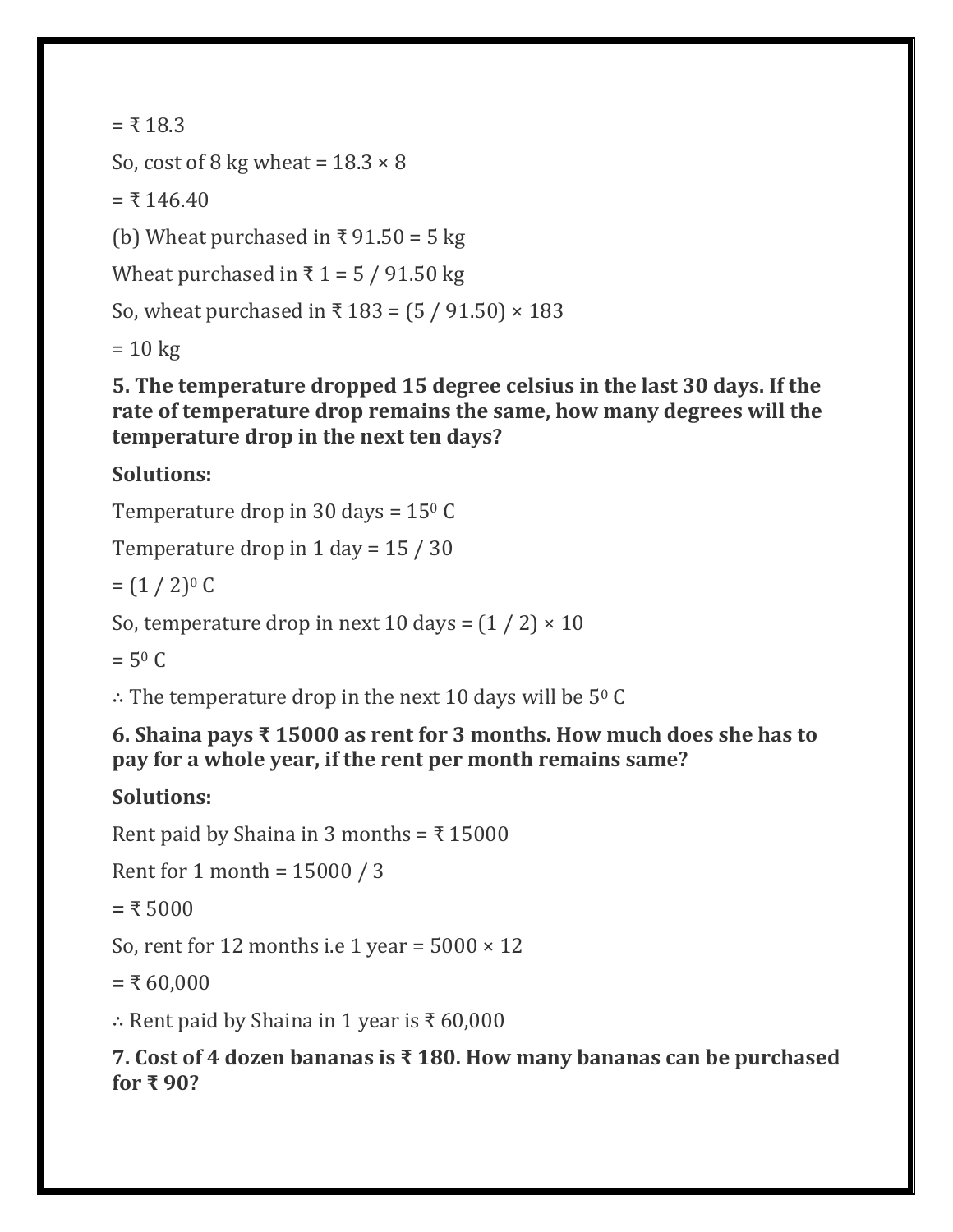Number of bananas bought in $\bar{x}$  180 = 4 dozens

 $= 4 \times 12$ 

 $= 48$  bananas

Number of bananas bought in  $\bar{x}$  1 = 48 / 180

So, number of bananas bought in ₹ 90 = (48 / 180) **×** 90

 $= 24$  bananas

∴ 24 bananas can be purchased in ₹ 90

# **8. The weight of 72 books is 9 kg. What is the weight of 40 such books?**

# **Solutions:**

Weight of 72 books = 9 kg

Weight of 1 book =  $9/72$ 

 $= 1 / 8$  kg

```
So, weight of 40 books = (1/8) \times 40
```
 $= 5$  kg

∴ Weight of 40 books is 5 kg

**9. A truck requires 108 litres of diesel for covering a distance of 594 km. How much diesel will be required by the truck to cover a distance of 1650 km?**

**Solutions:**

Diesel required for 594 km = 108 litres

Diesel required for 1 km = 108 / 594

= 2 / 11 litre

So, diesel required for  $1650 \text{ km} = (2 / 11) \times 1650$ 

 $= 300$  litres

∴ Diesel required by the truck to cover a distance of 1650 km is 300 litres

**10. Raju purchases 10 pens for ₹ 150 and Manish buys 7 pens for ₹ 84. Can you say who got the pens cheaper?**